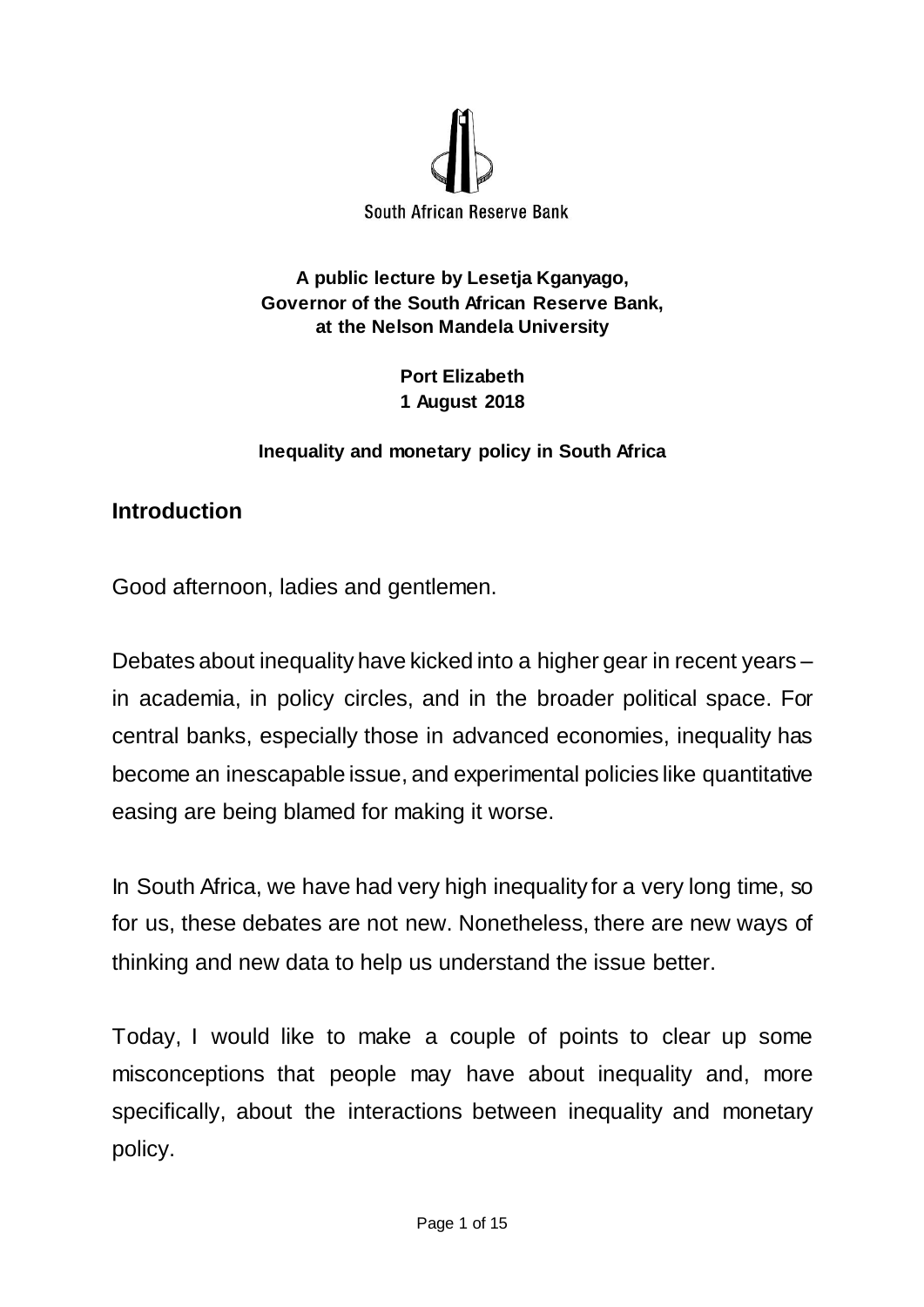First: although everyone knows that inequality *within* countries has been rising, inequality *between* countries has actually been coming down. This is thanks to sustained growth in emerging markets, which are not as far behind the rich countries as they used to be.

Second: in South Africa, inequality has been persistently high – but the composition of inequality has changed. Inequality among black South Africans has increased since the end of apartheid, so that South Africa's inequality story is now about class as much as it is about race.

Third: people often don't know where their family fits in South Africa's income distribution, chiefly because people who are relatively better off often do not realise how much poorer most other South Africans are.

And that helps explain my fourth point, which is that the relationship between inequality and monetary policy does not work the way people usually think.

Lower interest rates typically worsen inequality.

I'm going to spend a large portion of my speech today explaining the four most important channels through which monetary policy affects inequality – namely inflation, borrowing costs, asset pricesand employment coupled with growth – to show how this works.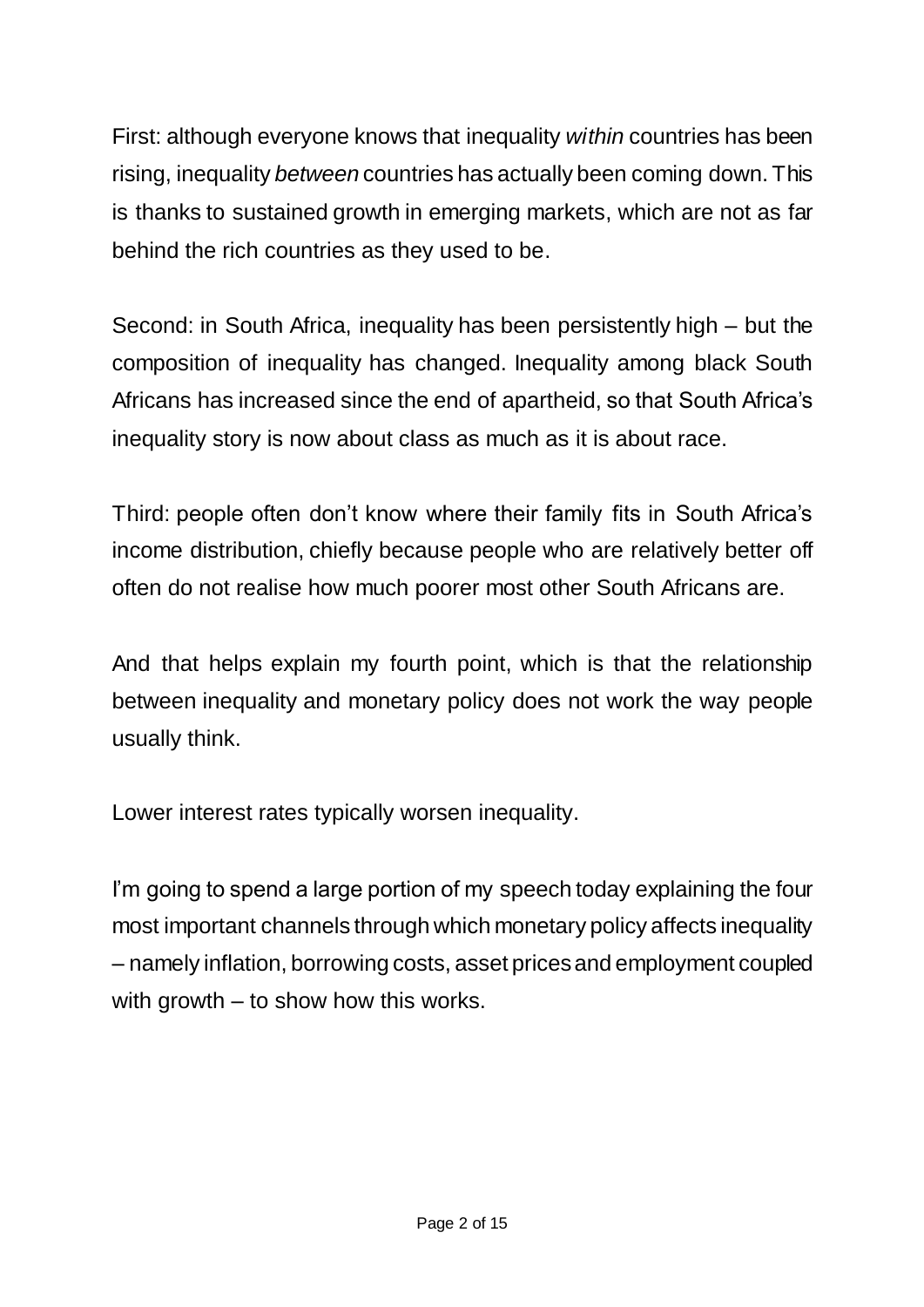# **Inequality at the global level**

But let me start with the global environment.

Over the past few decades, global inequality has either risen sharply or begun to moderate, depending on how you look at it. Inequality has risen in the sense that inequality *within* countries is often higher than it used to be. As Thomas Pikkety and others have shown us, for example, inequality in the United States (US) has been rising since the 1970s, and is now at levels last seen nearly a hundred years ago, in the 1920s.<sup>1</sup> Similar trends are visible in many other countries.

This increase in inequality has captured many headlines, and has also been cited as an explanation for political developments like Brexit or the outcome of the last US presidential election. This rise in inequality is usually attributed to changes in technology, productivity and the skills of workers, where the return on higher and newer skills has accelerated faster than the returns to less-skilled workers.

However, inequality has also fallen since the 1970s – if we look at the gaps *between* countries. Fifty years ago, the gap between rich countries and poor countries was very clear. Nowadays, there are a lot more middleincome countries. There are also many more rich and middle-class people in countries that used to be almost universally poor. To take one example: fifty years ago, even rich people in China were typically worse off than poor people in the US.

 $\overline{a}$ <sup>1</sup> See *Capital in the twenty-first century* by Thomas Piketty (2013).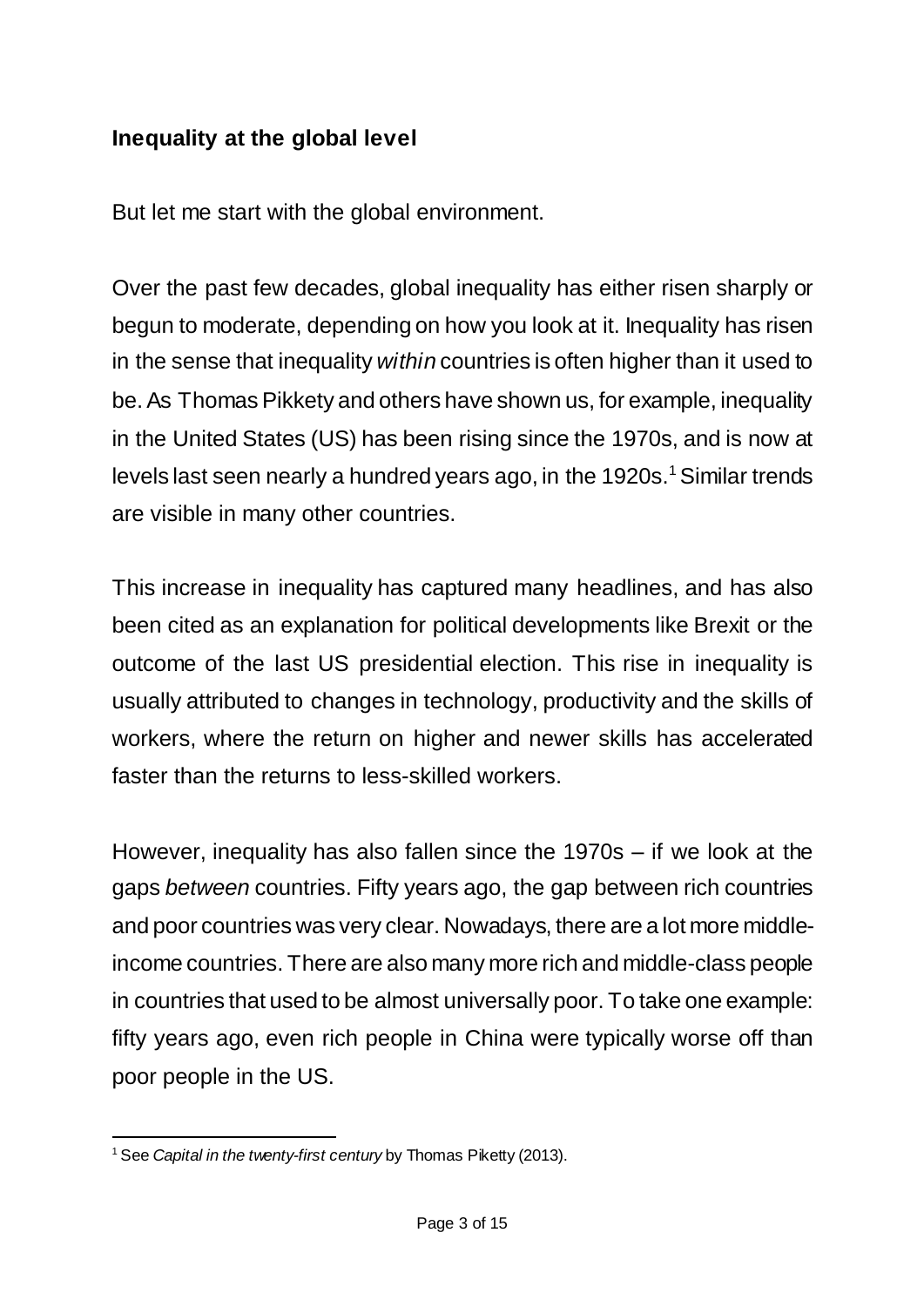That is no longer true: the rich in China are now rich from a global perspective, thanks in part to several decades of strong economic growth. The same thing is now happening in India, which is also catching up with richer countries because its economy is growing at around 8% a year (while advanced economies are growing at around 2%).

This decline in worldwide inequality is a big change, reversing a trend of steadily higher inequality between countries that has held since the Industrial Revolution.<sup>2</sup> The reduction in inequality is driven by some big trends: better economic policymaking, growth in world trade, the spread of technology and finance, and more education.

However, the fact that people in poorer countries have been catching up with those in richer countries doesn't mean that the world has become equal. In fact, the world as a whole is probably more unequal than almost any one country on its own. For instance, while there are now more middle-class Indians than ever before, the country has also become more unequal internally.

Estimates suggest that the Gini coefficient of the whole world is around 0.7. To put that in perspective, a relatively equal country like Sweden has a Gini coefficient a bit below 0.3; the coefficient for the US was around 0.35 in 1950 and is a little over 0.4 today; Brazil is at 0.6. South Africa is around 0.7, which makes it one of the most unequal countries in the world, and certainly the most unequal large country.

 $\overline{a}$ <sup>2</sup> See *Global inequality* by Branko Milanovic (2016), especially Chapter 3, titled 'Inequality among countries: from Karl Marx to Frantz Fanon, and then back to Marx?'.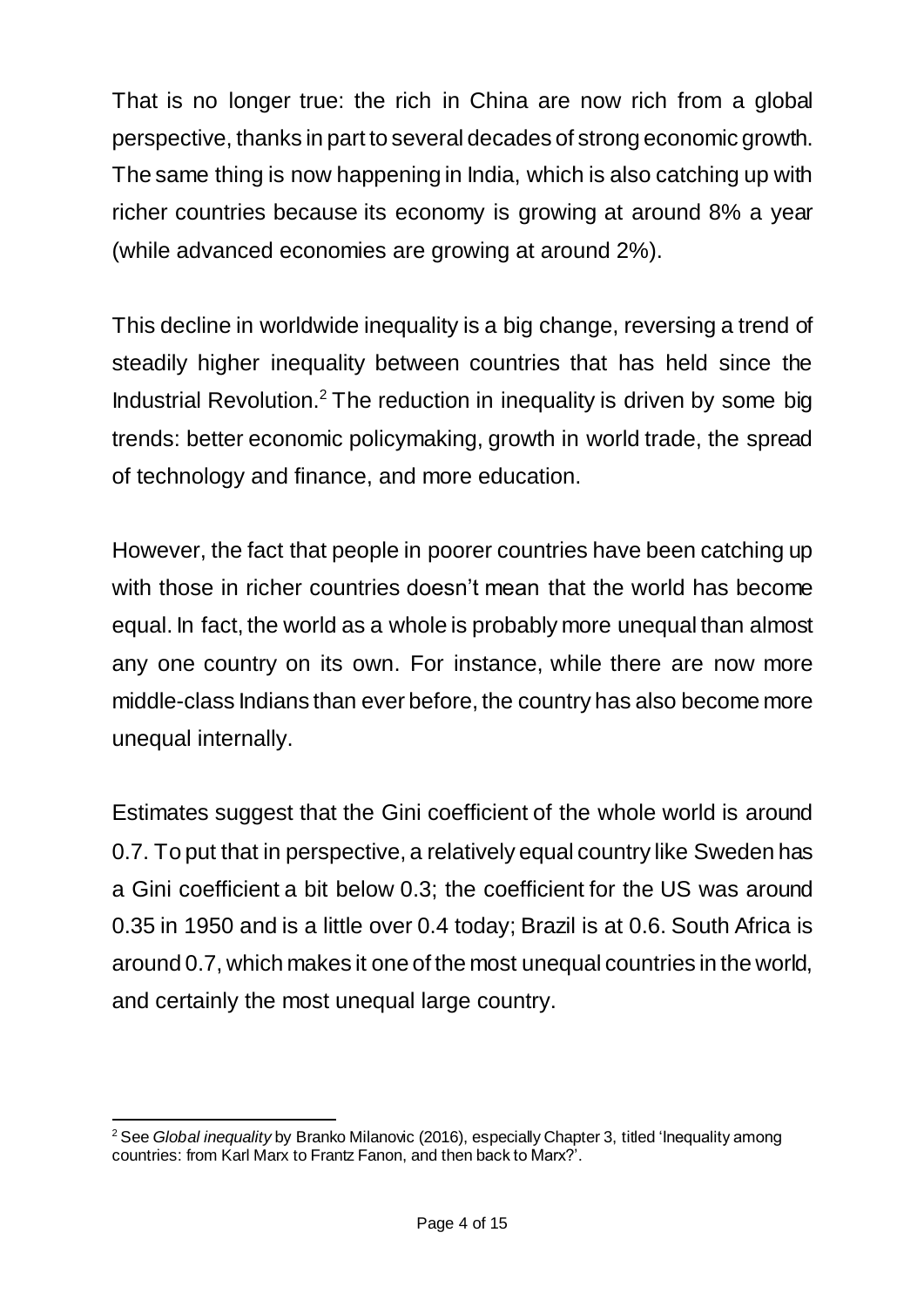## **Inequality in South Africa**

South Africans know that theirs is an extremely unequal country. However, there are some aspects of this inequality which are not well understood. One is that inequality is no longer as completely determined by race as it used to be. Historically, of course, inequality in South Africa was fundamentally a racial story, with access to economic as well as political rights and opportunities based on skin colour. Since the end of apartheid, however, this has begun to change. $^3$ 

Inequality within the African portion of society has risen, as some black people have moved into the middle and upper classes while others have stayed very poor. As a result, inequality among black people is higher than for the other racial categories in South Africa. <sup>4</sup> The Gini coefficient among Africans is above 0.6 – about the same as Botswana, and close to Lesotho and Swaziland – countries which are less racially diverse than we are but still very unequal.

Another aspect of inequality that people tend to get wrong is the contribution of monetary policy. I am often struck by the comment that higher inflation reduces inequality by benefiting poorer South Africans. The core of this argument is that higher inflation creates more jobs that go to poorer people.

 $\overline{a}$ <sup>3</sup> Leibrandt et al. (2010), *Employment and inequality outcomes in South Africa*, p. 21, available at <https://www.oecd.org/employment/emp/45282868.pdf>.

<sup>&</sup>lt;sup>4</sup> As of 2016 data, the Gini coefficient for the black population in South Africa was 0.65. It was 0.58 for coloured South Africans, 0.56 for Indians / Asians, and 0.51 for whites. The number for South Africa as a whole was 0.68.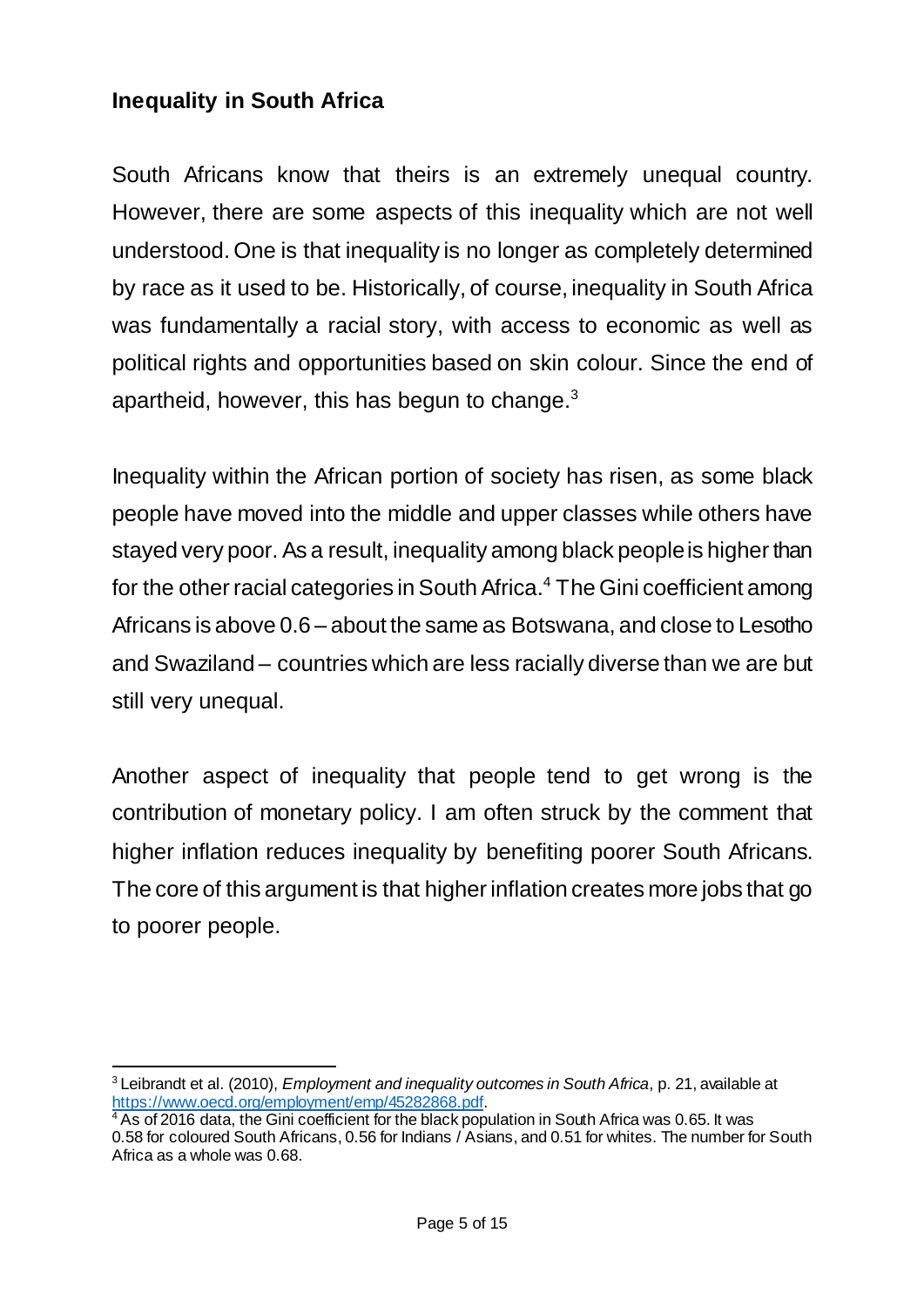Another part of the argument is that – because most households are highly indebted, and because poorer households are the most indebted – interest rate cuts will disproportionately improve the welfare of those people.

I would like to assess those arguments, as well as a couple of other monetary policy channels that are less discussed, in an effort to get at a deeper understanding of how monetary policy affects inequality. I will discuss the four main channels through which monetary policy affects inequality: borrowing costs, asset prices, employment and growth, and finally inflation. I will demonstrate that a decision to go for a loose monetary policy is likely to worsen inequality and make it more extreme.

## **Interest rates and borrowing costs**

What South African households borrow for, and at what rate of interest, depends mostly on their jobs and income. We can break these households down, very roughly, into two groups: the top 20% of the income distribution and the bottom 80%. A team at the University of Cape Town has built an online Income Comparison Tool which tells you where your household actually fits in, and which I suggest everyone should try.<sup>5</sup>

To give away the punchline, however: if your family income exceeds R173 000 a year, or about R14 400 a month, then you are in the top 20% of households. Getting into the top 10% of the income distribution requires

 $\overline{a}$ <sup>5</sup> See<http://www.saldru.uct.ac.za/income-comparison-tool/>.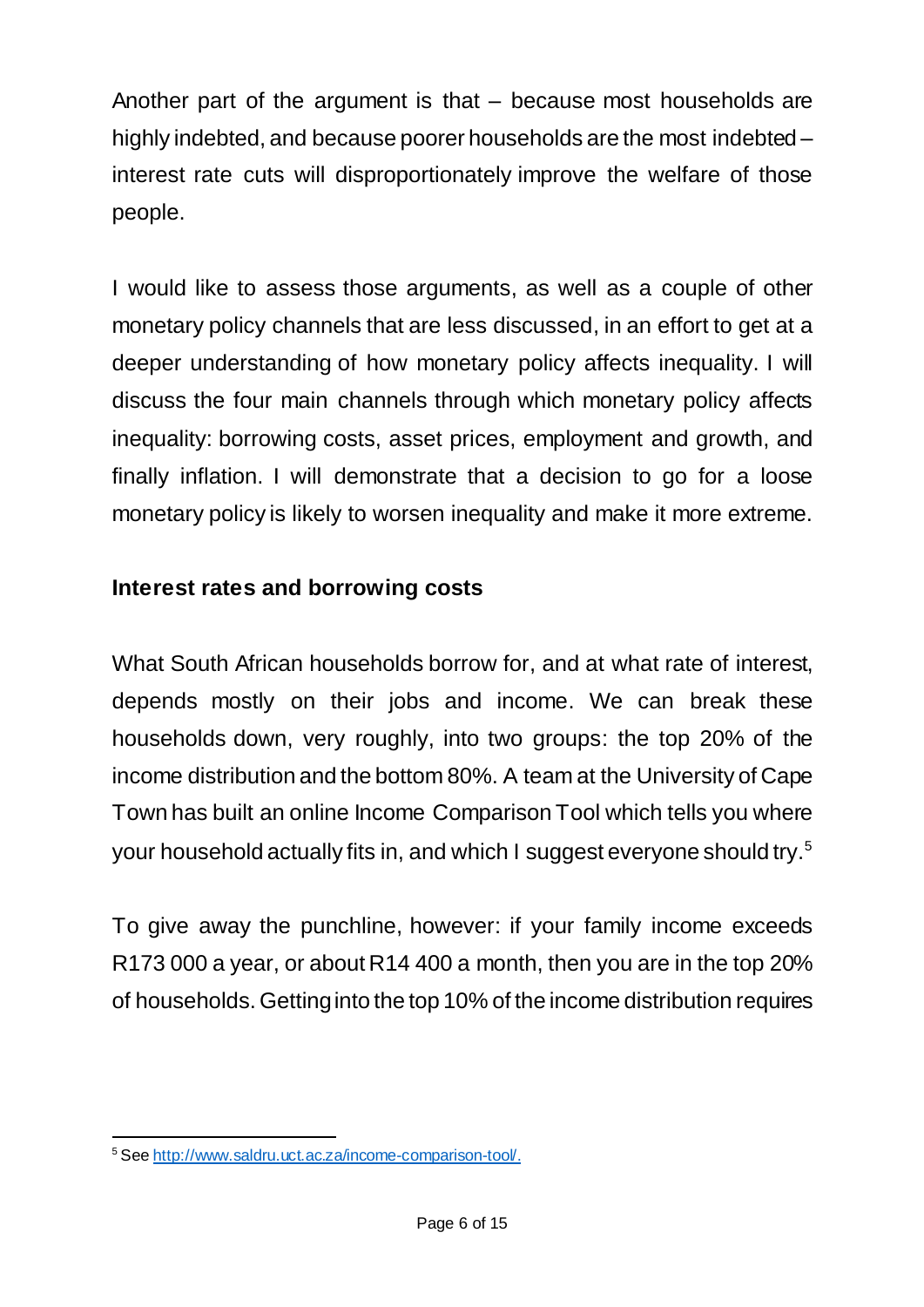just under R270000 a year, or R22 500 a month.<sup>6</sup> The average government salary is R335 000 a year, which is within the top 10%.<sup>7</sup>

Compare those income levels to a household in the poorest 10% of South Africans, which is getting less than R17 721 per year. That is under R1 500 per month. That's roughly a tenth of what a family just within the top 20% is getting.

These income differences play out in the amount of debt households can take out and the interest rates they pay.

When the Monetary Policy Committee (MPC) moves the repurchase rate (or repo rate), households immediately see the difference in their mortgage payments or their car payments. But what does this do for inequality? The reflex answer is that, in South Africa, there are both rich and poor people, and the poor borrow from the rich, so higher interest rates increase inequality while lower rates, or looser policy, reduce it. But this is misleading.

South Africans in every income bracket tend to have a lot of debt. The National Credit Regulator reports that there were a bit more than 25 million 'credit active' people in South Africa at the end of last year, which compares with around 16 million people who have some sort of employment.

 $\overline{a}$ <sup>6</sup> These decile figures are used by Statistics South Africa for the consumer price index. See <http://www.statssa.gov.za/publications/P0141/P0141April2018.pdf>, p. 10. The precise threshold for decile 10 is R296 903 and for decile 9 it is R173 023.

<sup>7</sup> See National Treasury (2017), *Medium Term Budget Policy Statement*, *Annexure B,* p. 62, available at <http://www.treasury.gov.za/documents/MTBPS/2017/mtbps/Annexure%20B.pdf>.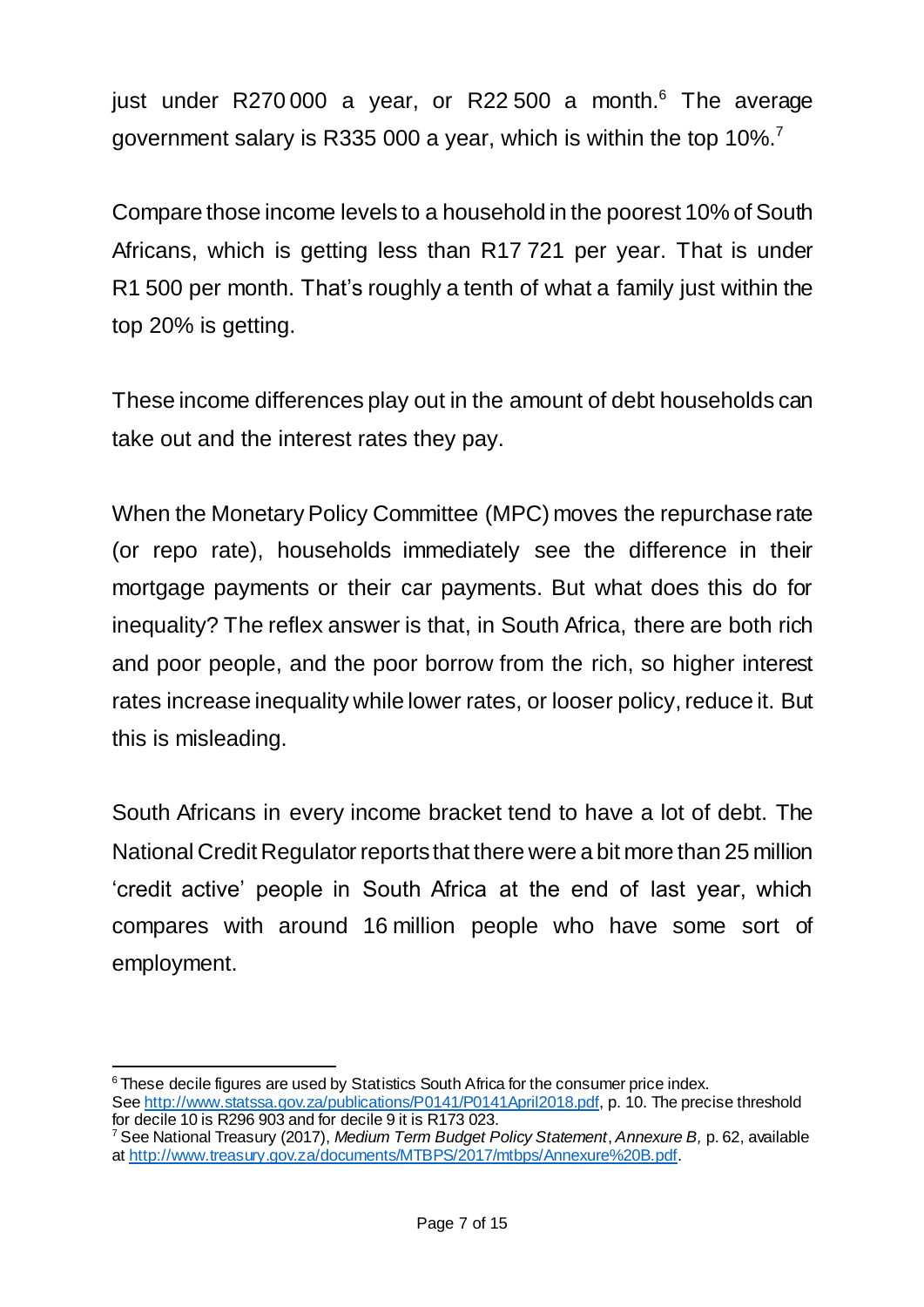However, South Africans borrow for different things through different parts of the financial system. Most mortgages for homes, and vehicle loans, are taken out by that 20% of households earning the most income that we talked about earlier. Lower down the income ladder, the composition of debt changes. Mortgages and vehicle loans more or less disappear. In their place, we see more high-cost debt, like store cards or informal loans.

These kinds of debts carry much higher interest rates. Crucially, these higher-rate debts are also much *less*closely tied to monetary policy. When we move the repo rate, which is the rate at which commercial banks borrow from the central bank to fund their reserve requirements, the decision has a direct and strong effect on the prime rate, which is the rate at which commercial banks lend to their safest customers. This, in turn, changes the loans that are tied to prime, such as mortgage loans or vehicle loans. To put numbers on this, we currently have the repo at 6.5%. The prime rate is at 10%. The average interest rate on a new mortgage is also 10%, and the average rate on a vehicle loan is almost 12%.

As you can see if we reduce the repo rate by 25 or 50 basis points, people with mortgages and vehicle loans get a nice saving. But the same repo rate move has little or no effect on a microloan, which has an interest rate of roughly 30%, or an informal loan, at an even higher rate. As a result, there is almost no relationship between the repo rate and the interest rate on high-cost debt.

Put these two facts together, and we get an interesting implication: changes in monetary policy have a much stronger impact on the top 20% of households than they do on the rest of the population. That is not because poorer households don't borrow. Rather, it is because they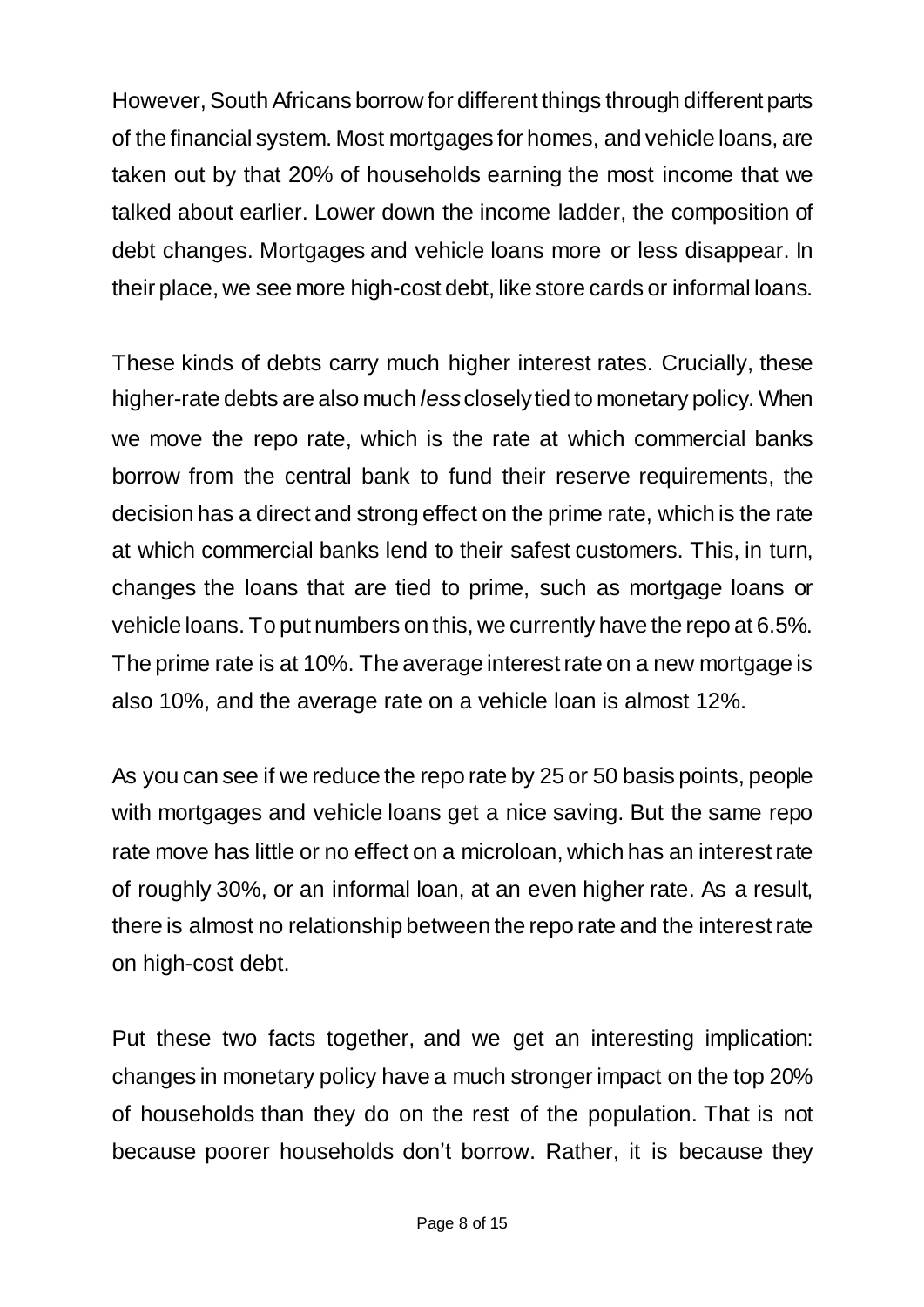borrow at interest rates that are shaped by factors other than monetary policy, including higher costs of offering loans, higher risk of default, and lack of information about income. When interest rates go down, therefore, the more highly indebted and wealthier households save much more on interest costs than the poorer households do borrowing at microloan rates. This, by itself, worsens inequality.

#### **Interest rates and asset prices**

Now consider asset prices – a channel which is often poorly understood. As with borrowing costs, people tend to think that higher interest rates reward rich people who have savings. Again, this intuition is misleading. In fact, much of the global debate about inequality and central banking rests on the exact opposite claim: that very *low* interest rates exacerbate inequality.<sup>8</sup> This is because lower interest rates raise asset prices, and an increase in asset prices benefits those people who already have assets.

We have seen this play out in advanced economies following the global financial crisis: as central banks cut interest rates as low as possible, house prices, equity markets and bond prices all soared. The winners were the people who had already invested in those assets. Those who lost out were younger people who couldn't afford expensive homes, as well as savers who had their money in interest-bearing accounts.

 $\overline{a}$  $8$  For example, see Bridges and Thomas (2012), 'The impact of QE on the UK economy – some supportive monetarist arithmetic', *Working Paper No. 442,* available at [https://www.bankofengland.co.uk/-/media/boe/files/working-paper/2012/the-impact-of-qe-on-the-uk](https://www.bankofengland.co.uk/-/media/boe/files/working-paper/2012/the-impact-of-qe-on-the-uk-economy-some-supportive-monetarist-arithmetic.pdf?la=en&hash=81412E5177BCE802F2D37ECF42D20144EEB9513D)[economy-some-supportive-monetarist](https://www.bankofengland.co.uk/-/media/boe/files/working-paper/2012/the-impact-of-qe-on-the-uk-economy-some-supportive-monetarist-arithmetic.pdf?la=en&hash=81412E5177BCE802F2D37ECF42D20144EEB9513D)[arithmetic.pdf?la=en&hash=81412E5177BCE802F2D37ECF42D20144EEB9513D](https://www.bankofengland.co.uk/-/media/boe/files/working-paper/2012/the-impact-of-qe-on-the-uk-economy-some-supportive-monetarist-arithmetic.pdf?la=en&hash=81412E5177BCE802F2D37ECF42D20144EEB9513D).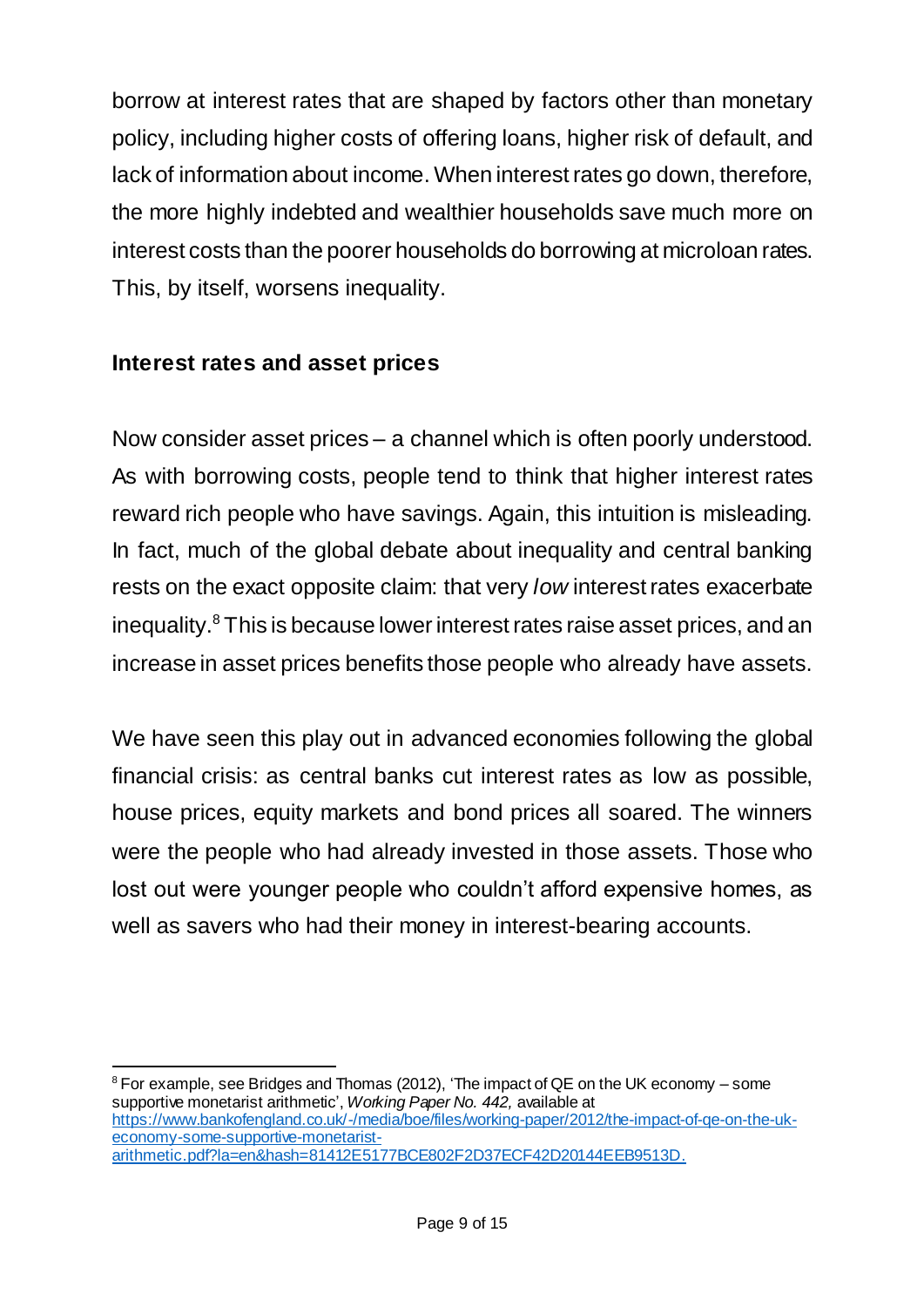As you can see, what really matters for the asset price / inequality channel is the distribution of wealth. Who has assets? In many advanced economies, the middle classes tend to have substantial stocks of housing wealth, even if most stocks and bonds are owned by richer people. This means that higher asset prices don't necessarily raise inequality, because enough people have assets to start with.<sup>9</sup>

In South Africa, the situation is different: most assets are owned by people at the top of the income ladder. As one researcher has commented, '10% of the population owns more than 90% of all wealth while 80% have no wealth to speak of; a propertied middle class does not exist'.<sup>10</sup> For this reason, a low interest rate policy that pushes up asset prices will only magnify inequality. This may also explain why some asset managers are opposed to interest rate increases and publish angry articles in newspapers when we decide to raise rates.

## **Interest rates, employment and growth**

In fairness, asset managers aside, most people who argue for lower interest rates do not really take these effects into consideration. Instead, they are focused on employment. As they rightly observe, reducing South Africa's extraordinarily high unemployment rate is crucial to fighting poverty and moderating inequality.

 $\overline{a}$ 

<sup>9</sup> As argued, for instance, by Josh Bivens (2015) in *Gauging the impact of the Fed on inequality during the Great Recession*, available at [https://www.brookings.edu/wp](https://www.brookings.edu/wp-content/uploads/2016/06/Josh_Bivens_Inequality_FINAL.pdf)[content/uploads/2016/06/Josh\\_Bivens\\_Inequality\\_FINAL.pdf](https://www.brookings.edu/wp-content/uploads/2016/06/Josh_Bivens_Inequality_FINAL.pdf).

<sup>&</sup>lt;sup>10</sup> Available at

[http://www.redi3x3.org/sites/default/files/Orthofer%202016%20REDI3x3%20Working%20Paper%201](http://www.redi3x3.org/sites/default/files/Orthofer%202016%20REDI3x3%20Working%20Paper%2015%20-%20Wealth%20inequality.pdf) [5%20-%20Wealth%20inequality.pdf](http://www.redi3x3.org/sites/default/files/Orthofer%202016%20REDI3x3%20Working%20Paper%2015%20-%20Wealth%20inequality.pdf), pp. 3-4.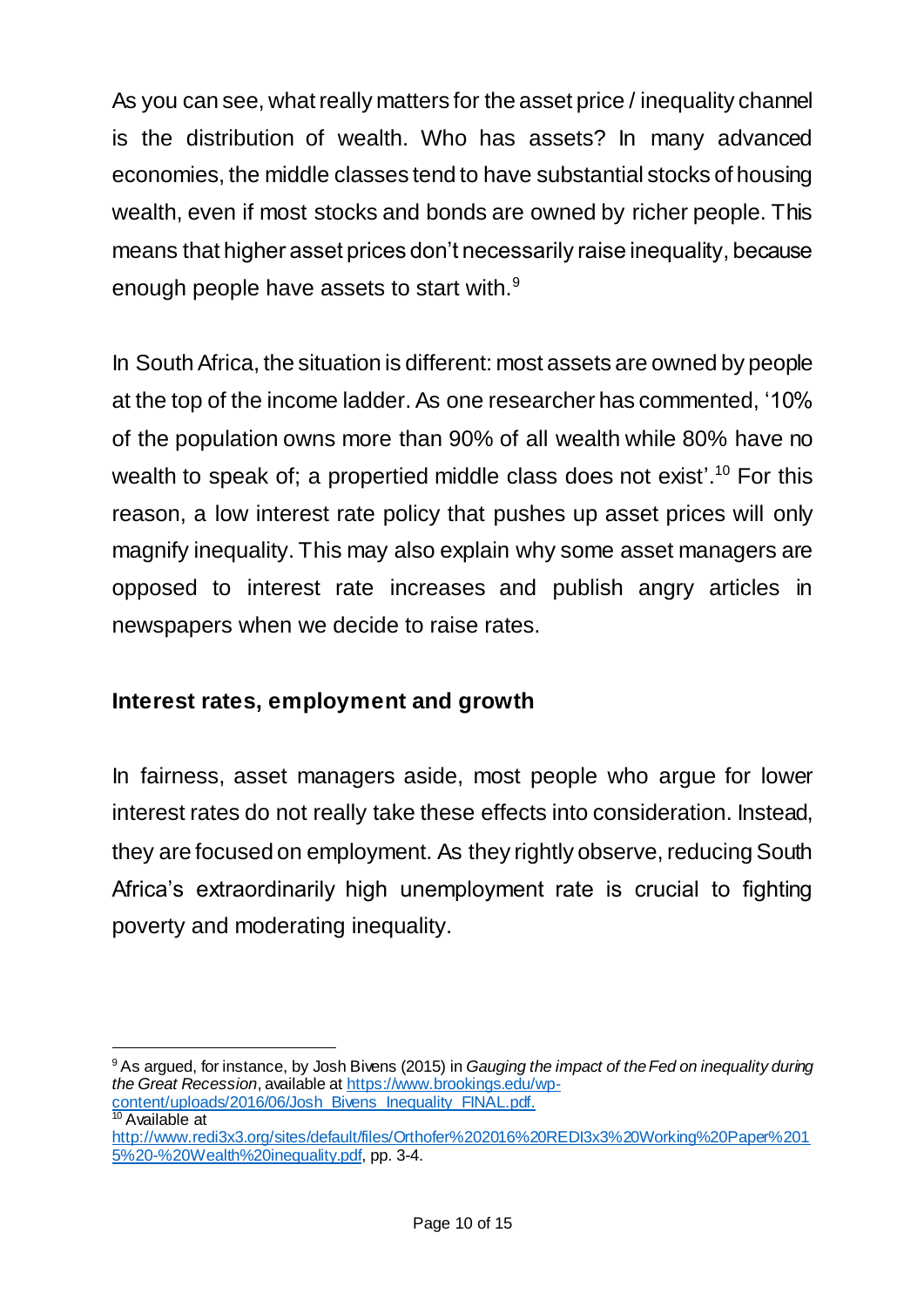The problem for us at the central bank, however, is that interest rates are not the right tool for addressing South Africa's unemployment problem, and especially not the joblessness among the poorest households.

In undergraduate economics classes, students are usually taught simple models in which there is a short-term trade-off between inflation and employment – the so-called 'Phillips curve'. One explanation of the Phillips curve relationship is that lower interest rates create more demand, which in turn creates more jobs but also more inflation, hence the trade-off. Another explanation is that higher inflation destroys the value of people's wages, so they become cheaper to hire and employment rises.<sup>11</sup>

The empirical evidence for the Phillips curve, however, is just not there – as researchers have repeatedly reminded us.<sup>12</sup> In fact, South Africa tends to get stronger economic growth and more job creation when inflation is low, in part because of demand effects but mostly from stronger productivity growth and investment. It is the wisdom of the inflationtargeting framework: that we focus on something within our control, something which is important for balanced and sustainable growth over the long term.

 $12$  Fedderke and Liu (2016), 'Inflation in South Africa: an assessment of alternative inflation models', *South African Reserve Bank Working Paper 16/03*, available at

<https://www.ajol.info/index.php/sabr/article/viewFile/154882/144463>.

 $\overline{a}$ <sup>11</sup> As discussed in Banerjee et al. (2006), *Why has unemployment risen in the new South Africa?*, p. 6, available at [https://www.hks.harvard.edu/sites/default/files/centers/cid/files/publications/faculty](https://www.hks.harvard.edu/sites/default/files/centers/cid/files/publications/faculty-working-papers/134.pdf)[working-papers/134.pdf.](https://www.hks.harvard.edu/sites/default/files/centers/cid/files/publications/faculty-working-papers/134.pdf)

<http://www.resbank.co.za/Lists/News%20and%20Publications/Attachments/7275/WP603.pdf>. As these authors observe: "A core feature of the South African empirical studies has been a resolute search for a Phillips curve type of trade-off between prices and demand-side inflationary pressure associated with real economic activity. A second constant that emerges from the empirical literature is the consistent failure to successfully support the Phillips curve trade-off." See also Vermeulen (2017), 'Inflation and unemployment in South Africa: is the Phillips curve still dead?', *Southern African Business Review*, Vol. 21, available at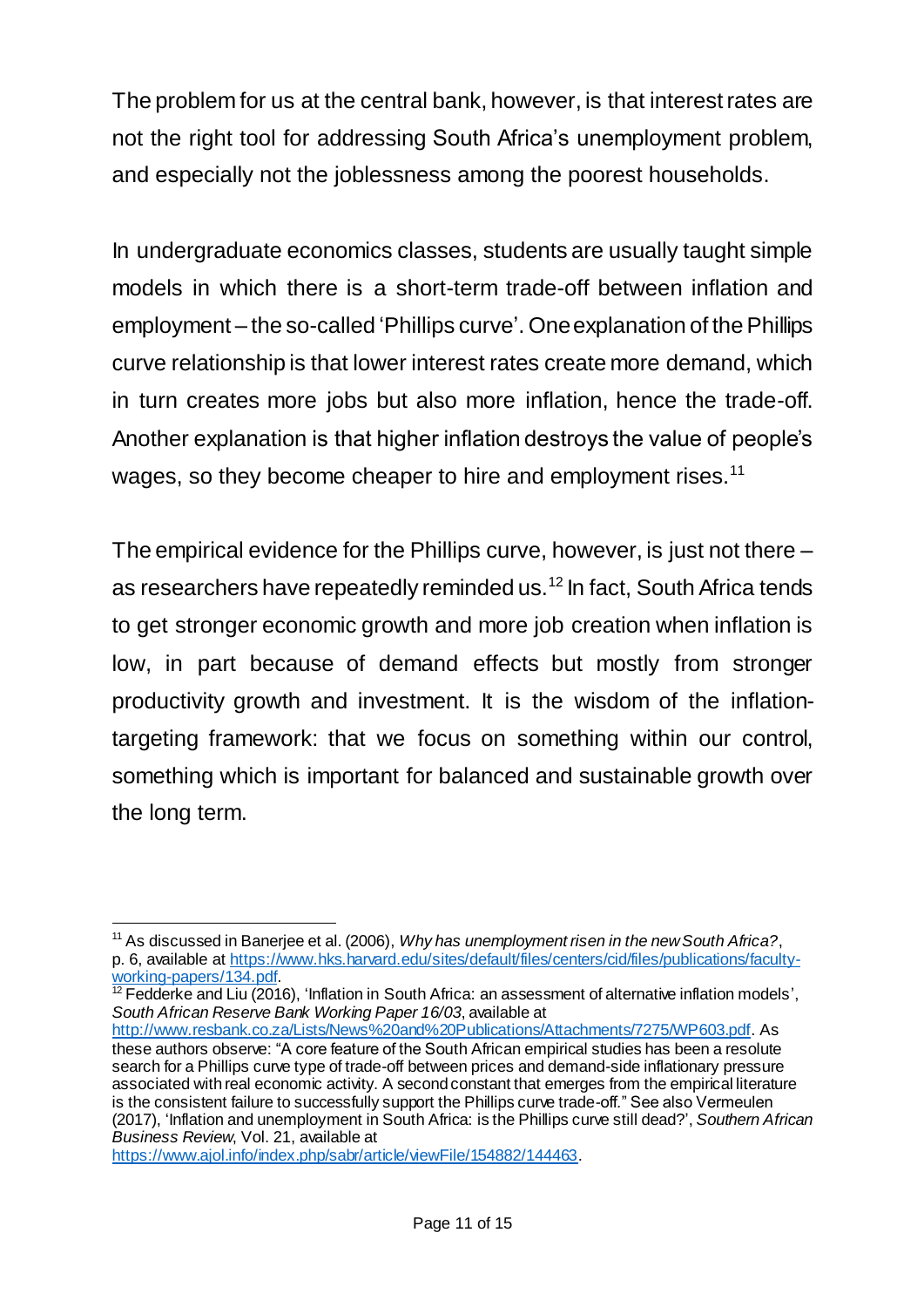Targeting employment and not inflation could worsen inequality even more, especially if we were specifically trying to target employment for the poorest South Africans. This is because poorer households are more disconnected from labour markets. In fact, as data from Statistics South Africa tell us, jobs are not even the primary source of income for the poorest 30% of households in South Africa. Instead, these households rely heavily on grants. For the poorest 10%, which is around 1.3 million households, 60.9% of income is from grants and just 13.9% from work.<sup>13</sup>

People tend to use the term 'working class' to mean poor people, but the poorest third of South Africans mostly are not working. Joblessness is fundamentally a structural problem, explained by factors such as quality of education, skills shortages and settlement patterns – people aren't living near jobs. These are not problems that monetary policy can solve.

If we did have the ability to create jobs generally, that would be a powerful tool for reducing inequality. But in fact, as a central bank, our ability to create jobs for anyone is weak in the short run and non-existent in the long run. If we were in a skills-rich country like the US, with flexible labour markets, there would be a respectable argument that low interest rates could help ease inequality by bringing down unemployment caused by a recession. <sup>14</sup> But that's not the economy we've got, and that's not the labour market we've got, so this isn't an option for monetary policy here.

<sup>1</sup> <sup>13</sup> See table 3.7 of the 2014/15 Living Conditions Survey, p. 18, available at <http://www.statssa.gov.za/publications/P0310/P03102014.pdf>.

<sup>14</sup> See, for instance, Ben Bernanke (2015), *Monetary policy and inequality*, available at <https://www.brookings.edu/blog/ben-bernanke/2015/06/01/monetary-policy-and-inequality/>. <sup>14</sup> As discussed in Banerjee et al. (2006), *Why has unemployment risen in the new South Africa?*,

p. 6, available at [https://www.hks.harvard.edu/sites/default/files/centers/cid/files/publications/faculty](https://www.hks.harvard.edu/sites/default/files/centers/cid/files/publications/faculty-working-papers/134.pdf)[working-papers/134.pdf.](https://www.hks.harvard.edu/sites/default/files/centers/cid/files/publications/faculty-working-papers/134.pdf)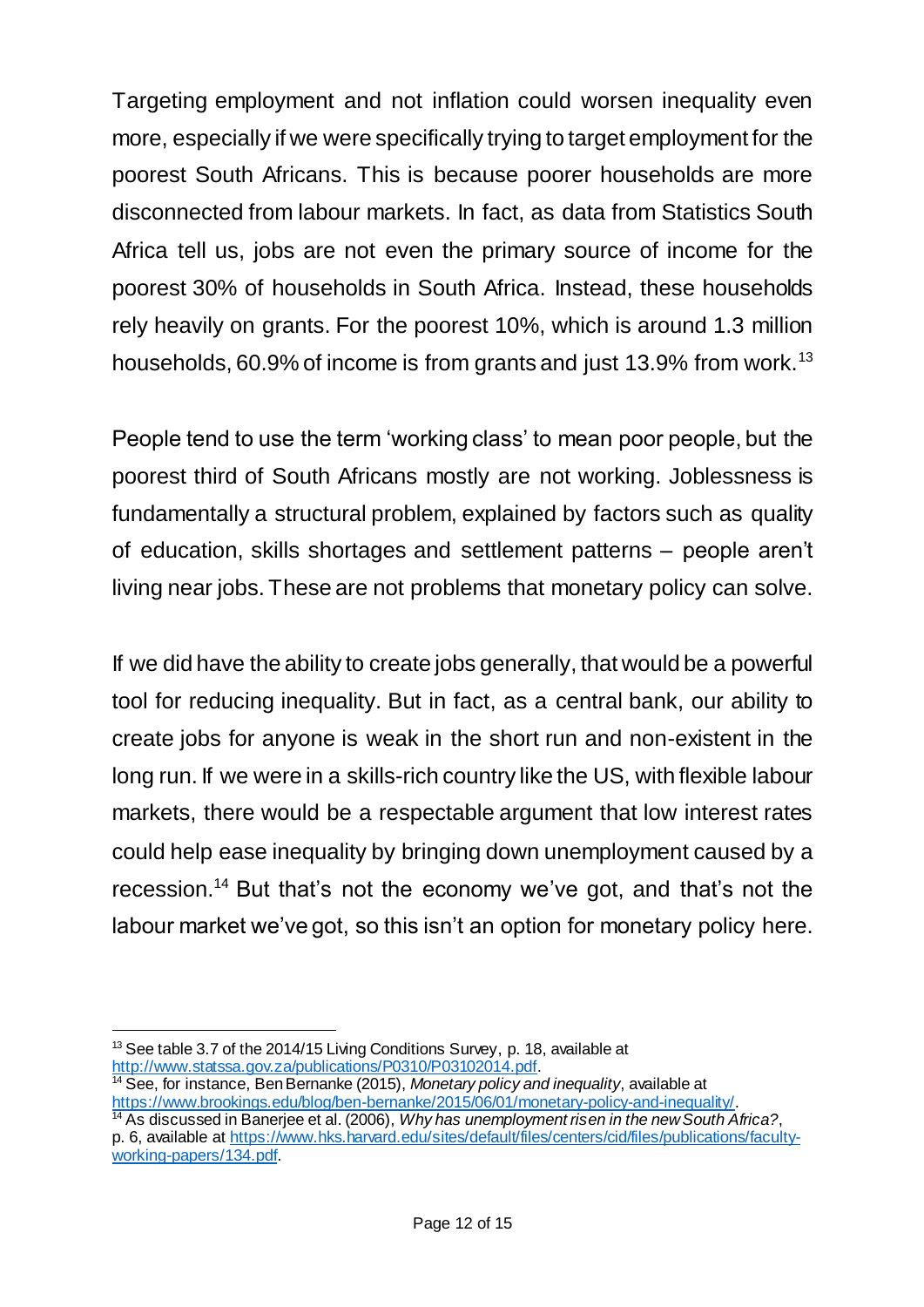### **Interest rates and inflation**

 $\overline{a}$ 

The final channel I'd like to discuss is inflation. Inflation is a problem from an inequality perspective because it tends to hurt poor people more. One reason for this is that poorer people have less choice over spending. Poor people's consumption baskets are mostly taken up with a few basic items, especially staple foodstuffs and shelter. Richer people buy many more *kinds* of things, so they have more room to adjust away from items that get too expensive.<sup>15</sup>

A second reason why inflation exacerbates inequality is that it is harder for poorer people to protect their wages and savings against inflation. If you have a job where you get a cost-of-living increase every year, or if you have some assets which keep their real value despite inflation, like Krugerrands or a house, then you can avoid much of the pain of inflation. But if you are not in a position to negotiate with your boss, or if your savings are in cash, inflation can hurt you badly.

Given these factors, a monetary policy stance that lowers inflation can actually increase the expenditure of the poorest South Africans – even as it reduces the buying power of richer South Africans. The conventional wisdom about a short-term growth-inflation trade-offthereforeneeds to be supplemented with the knowledge that this also poses a growth-inequality trade-off. Or, to put the point more simply, any decision to tolerate a bit

<sup>15</sup> Bhorat and Oosthuizen (2005), *The relative inflation experience of poor urban South African households*, available at [https://www.resbank.co.za/Lists/News%20and%20Publications/Attachments/346/Relative%20inflation](https://www.resbank.co.za/Lists/News%20and%20Publications/Attachments/346/Relative%20inflation%20experience%20of%20poor%20urban%20SA%20households.pdf) [%20experience%20of%20poor%20urban%20SA%20households.pdf](https://www.resbank.co.za/Lists/News%20and%20Publications/Attachments/346/Relative%20inflation%20experience%20of%20poor%20urban%20SA%20households.pdf).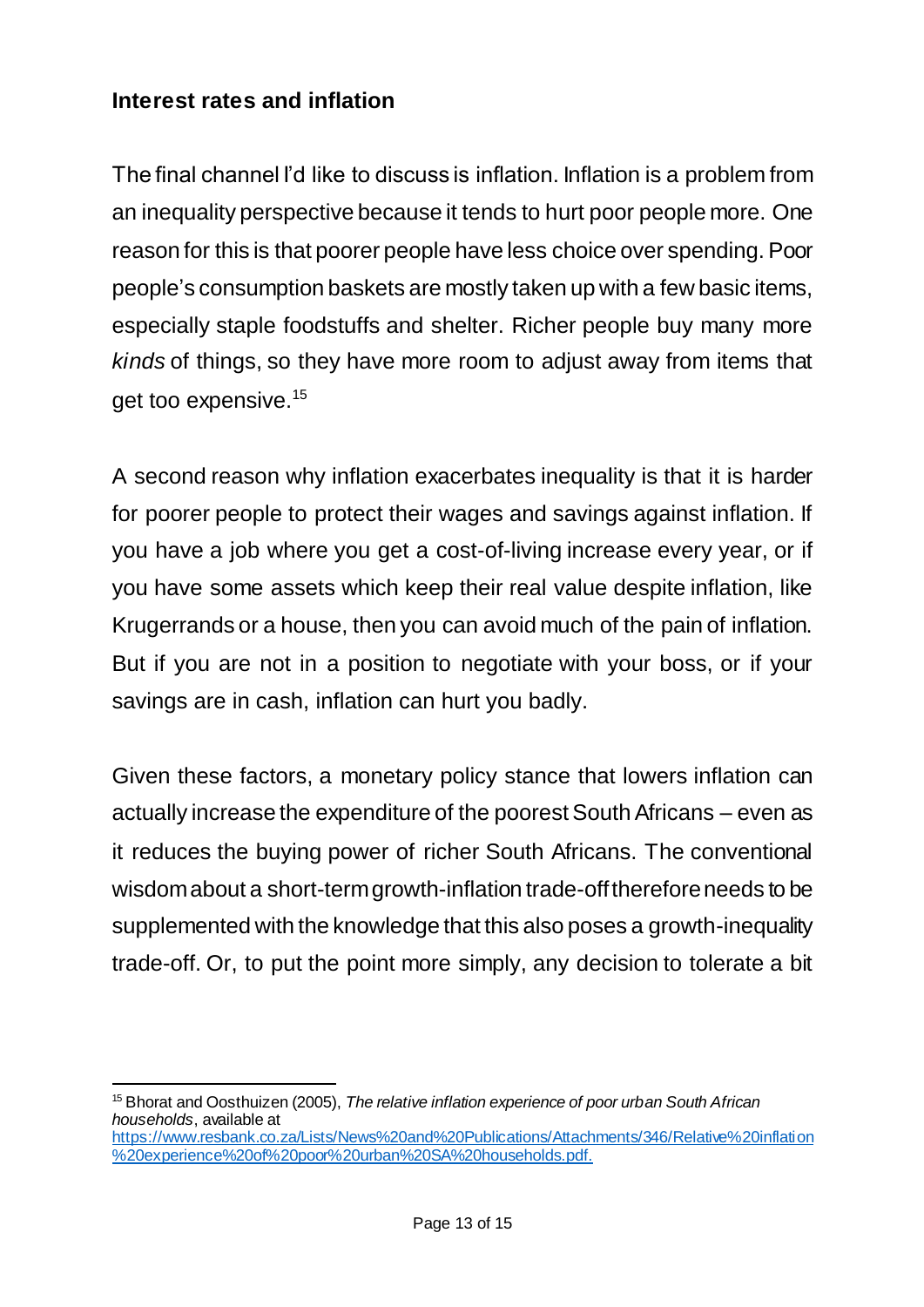more inflation for the sake of a little extra growth is also a decision to make inequality a bit worse.<sup>16</sup>

Unfortunately, South African inflation has tended to be quite high, and it has been even higher for the poorest South Africans. Our inflation target is a range of 3-6% for headline inflation. Since 2010, inflation has been above 6% for 28 months, just over a quarter of the time. Meanwhile, the inflation rate for the poorest 10% of households has been above 6% for 51 months, which is about half the time. With an inflation rate of close to 6%, on average, South Africa has become a relatively high-inflation country – almost three quarters of the world's countries have lower inflation rates than we do.

This suggests that we haven't taken the battle against inflation seriously enough. We hope to remedy this by anchoring inflation nearer 4.5% – the midpoint of our target range – as we have repeatedly said in MPC statements and in speeches. The poorest South Africans should be among the biggest beneficiaries of that policy.

#### **Inequality and macroeconomic policy**

To conclude, monetary policy affects inequality through several channels. Low interest rates tend to push up asset prices, helping those who have assets already. Low interest rates also reduce borrowing costs, but mainly for borrowers at the high end of the income spectrum. Interest rates have weak and limited effects on employment, especially for the third of

 $\overline{a}$ <sup>16</sup> International Monetary Fund (2018), 'Annex VIII. The distributional impact of inflation', *South Africa 2018 Article IV Consultation*, available at <https://www.imf.org/~/media/Files/Publications/CR/2018/cr18246.ashx>.